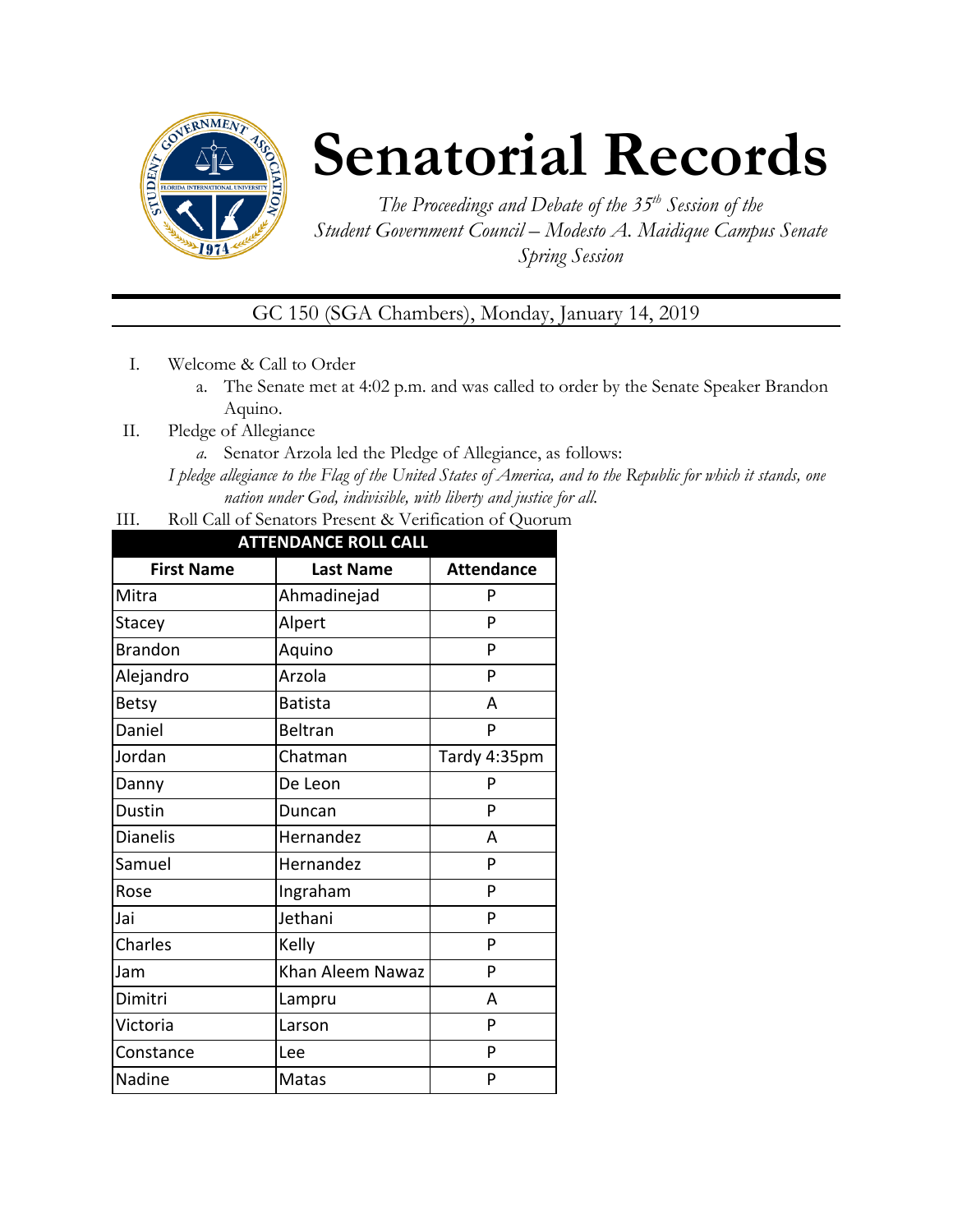| Ariadna                 | Natteri       | P                  |
|-------------------------|---------------|--------------------|
| LeChara                 | Pryor         | P                  |
| Amelia                  | Raudales      | P                  |
| Carlos                  | Rivero        | P                  |
| Melanie                 | Rodriguez     | P                  |
| Rebecca                 | Sanchez       | A                  |
| Samuel                  | Santos        | P                  |
| Jessica                 | Spencer       | P                  |
| Luis                    | Suarez        | P                  |
| <b>Bertha</b>           | Vera          | A                  |
| Dylan                   | Vulcain       | A                  |
| Leila                   | Zahedi        | P                  |
| <b>VACANT</b>           | <b>VACANT</b> |                    |
| <b>VACANT</b>           | <b>VACANT</b> |                    |
| <b>VACANT</b>           | <b>VACANT</b> |                    |
| <b>VACANT</b>           | <b>VACANT</b> |                    |
| <b>VACANT</b>           | <b>VACANT</b> |                    |
| <b>VACANT</b>           | <b>VACANT</b> |                    |
| <b>VACANT</b>           | <b>VACANT</b> |                    |
| <b>SENATE SEATS</b>     | 38            |                    |
| <b>VACANT SEATS</b>     | 7             | <b>QUORUM</b>      |
| <b>SENATORS PRESENT</b> | 25            | <b>ESTABLISHED</b> |
| <b>AMT FOR QUORUM</b>   | 16            |                    |

a. Roll was called and Quorum was verified with 25 Senators present.

- IV. Approval of the Minutes from January 7th, 2018
	- a. Senator Larson moves to approve the minutes from January 7th, 2018. Senator Ingraham seconds. Motion passes.
- V. Adoption of the Agenda
	- a. Senator Ahmadinejad moves to add election of GPSC Chair to the agenda. Senator Larson seconds. Motion passes.
	- b. Senator Larson moves to add SB1823 to the agenda. Senator Ingraham seconds. Motion passes.
	- c. Senator Larson moves to adopt the agenda. Senator Natteri seconds. Motion passes.
- VI. Invited Speakers
	- a. There were none.
- VII. Special Orders
	- a. There were none.
- VIII. Vetoed Legislation
	- a. SB1821 LEGISLATIVE BRANCH REFORM ACT AND SB1822 GENERAL STATUTES REVISIONS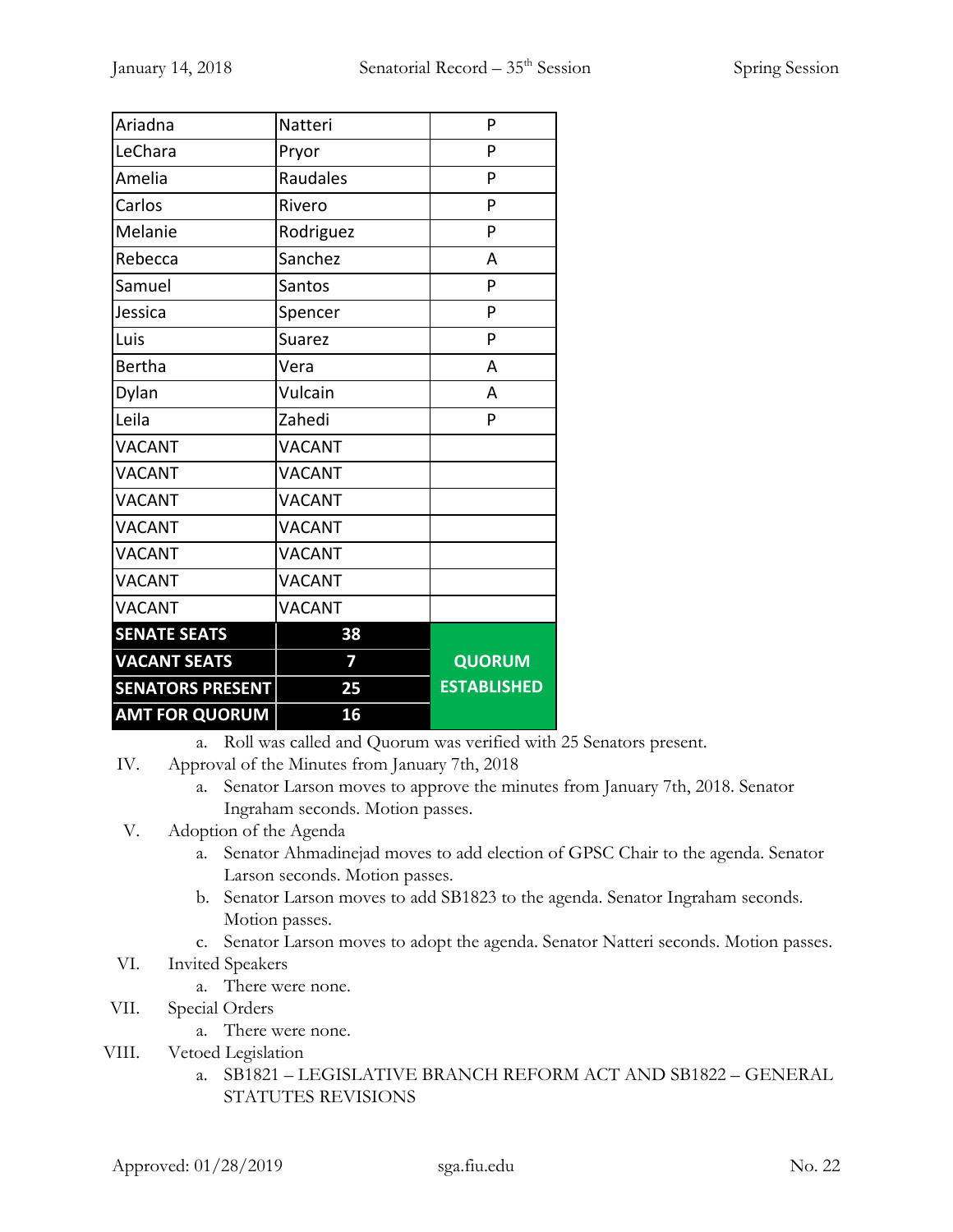- i. Senator Santos moves to go into discussion for 5 minutes. Senator Ingraham seconds. Motion passes.
- ii. Senator Arzola moves to extend discussion by 2 minutes. Senator Ahmadinejad seconds. Motion passes.
- iii. Senator Arzola moves to extend discussion by 2 minutes. Senator Jethani seconds. Motion passes.
- IX. Second Readings
	- a. There were none.
- X. Unfinished Business

## *Senator Akeem Nawaz dismissed at 4:20pm*

- a. Confirmation of Election Board Member #2 Matthew Becerra
	- i. Presentation Period Matthew Becerra
	- ii. Question and Answer Period
		- 1. Senator Duncan moves to close question and answer period. Senator Ingraham seconds. Motion passes.
	- iii. Senator Duncan moves to go into voting procedure. Senator Natteri seconds. Motion passes.

| VOTE ON CONFIRMATION OF MATTHEW BECERRA AS ELECTION BOARD |                  |                   |             |               |
|-----------------------------------------------------------|------------------|-------------------|-------------|---------------|
|                                                           |                  | <b>MEMBER #2</b>  |             |               |
| <b>First Name</b>                                         | <b>Last Name</b> | <b>Attendance</b> | <b>Vote</b> | <b>REASON</b> |
| Mitra                                                     | Ahmadinejad      | P                 | Y           |               |
| Stacey                                                    | Alpert           | P                 | Y           |               |
| <b>Brandon</b>                                            | Aquino           | P                 | Υ           |               |
| Alejandro                                                 | Arzola           | P                 | Y           |               |
| <b>Betsy</b>                                              | <b>Batista</b>   | A                 |             |               |
| Daniel                                                    | Beltran          | P                 | Y           |               |
| Jordan                                                    | Chatman          | A                 |             |               |
| Danny                                                     | De Leon          | P                 | Y           |               |
| <b>Dustin</b>                                             | Duncan           | P                 | Y           |               |
| <b>Dianelis</b>                                           | Hernandez        | A                 |             |               |
| Samuel                                                    | Hernandez        | P                 | Y           |               |
| Rose                                                      | Ingraham         | P                 | Υ           |               |
| Jai                                                       | Jethani          | P                 | Y           |               |
| Charles                                                   | Kelly            | P                 | Υ           |               |
| Jam                                                       | Khan Aleem Nawaz | A                 |             |               |
| Dimitri                                                   | Lampru           | A                 |             |               |
| Victoria                                                  | Larson           | P                 | Y           |               |
| Constance                                                 | Lee              | P                 | Υ           |               |
| Nadine                                                    | Matas            | P                 | Υ           |               |
| Ariadna                                                   | Natteri          | P                 | Υ           |               |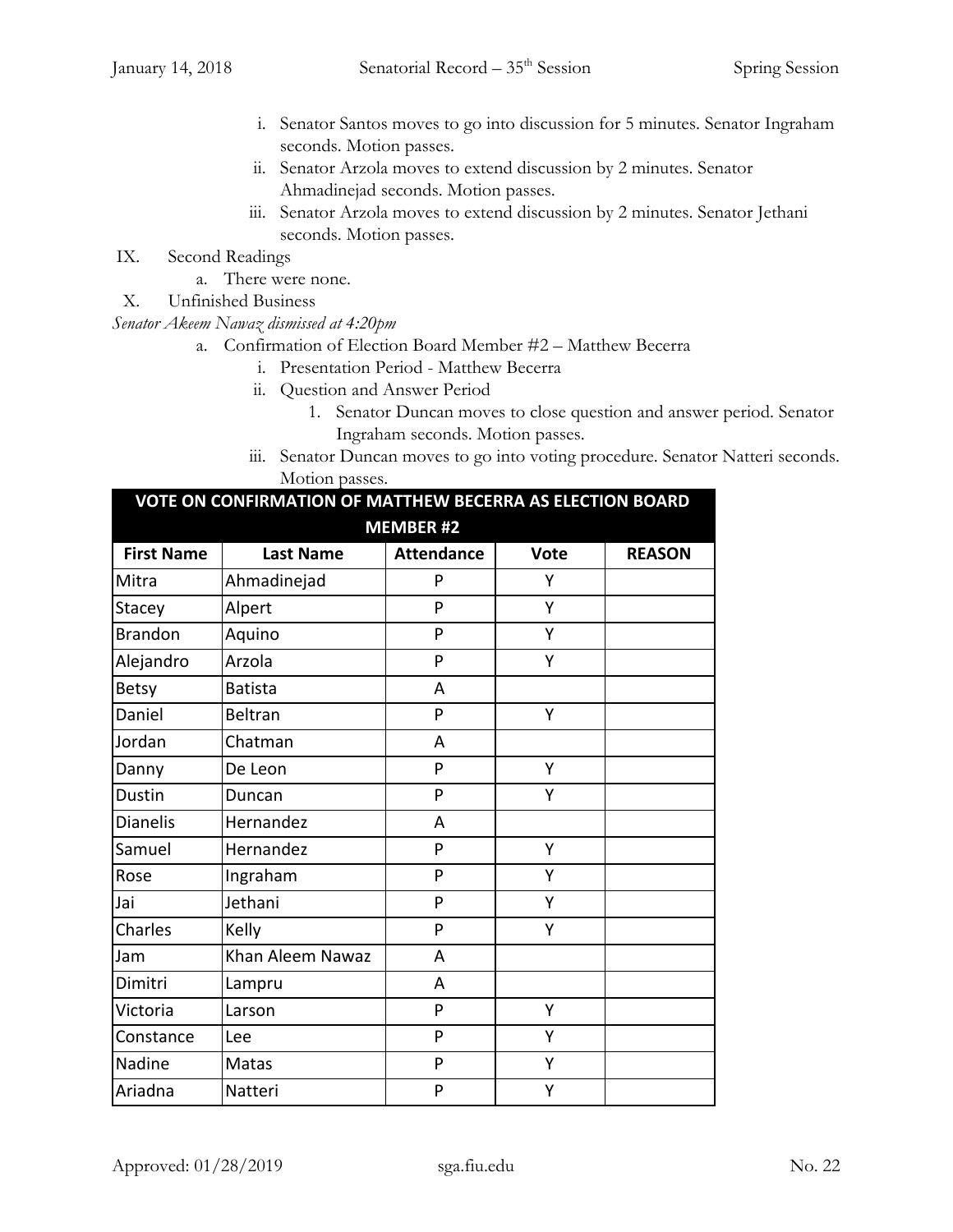| LeChara                   | Pryor         | P              | Υ        |             |
|---------------------------|---------------|----------------|----------|-------------|
| Amelia                    | Raudales      | P              | Y        |             |
| Carlos                    | Rivero        | P              | Υ        |             |
| Melanie                   | Rodriguez     | P              | Υ        |             |
| Rebecca                   | Sanchez       | A              |          |             |
| Samuel                    | Santos        | P              | Υ        |             |
| Jessica                   | Spencer       | P              | Υ        |             |
| Luis                      | <b>Suarez</b> | P              | Υ        |             |
| <b>Bertha</b>             | Vera          | A              |          |             |
| Dylan                     | Vulcain       | A              |          |             |
| Leila                     | Zahedi        | P              | Υ        |             |
| <b>VACANT</b>             | <b>VACANT</b> |                |          |             |
| <b>VACANT</b>             | <b>VACANT</b> |                |          |             |
| <b>VACANT</b>             | <b>VACANT</b> |                |          |             |
| <b>VACANT</b>             | <b>VACANT</b> |                |          |             |
| <b>VACANT</b>             | <b>VACANT</b> |                |          |             |
| <b>VACANT</b>             | <b>VACANT</b> |                |          |             |
| <b>VACANT</b>             | <b>VACANT</b> |                |          |             |
|                           |               | YAY            | 23       |             |
| <b>QUORUM ESTABLISHED</b> |               | <b>NAY</b>     | $\bf{0}$ | <b>PASS</b> |
|                           |               | <b>ABSTAIN</b> | $\bf{0}$ |             |

## **iv. Matthew Becerra Confirmed as Elections Board Member #2**

- b. Confirmation of Election Board Member #3 Kiyra Ellis
	- i. Presentation Period Kiyra Ellis
	- ii. Question and Answer Period
	- iii. Senator Ingraham moves to close question and answer period. Senator Santos seconds. Motion passes.
	- iv. Senator Ingraham moves to go into voting procedure. Senator Larson seconds. Motion passes.

| <b>VOTE ON KIYRA ELLIS AS ELECTIONS BOARD MEMBER #3</b> |                  |                   |             |               |
|---------------------------------------------------------|------------------|-------------------|-------------|---------------|
| <b>First Name</b>                                       | <b>Last Name</b> | <b>Attendance</b> | <b>Vote</b> | <b>REASON</b> |
| Mitra                                                   | Ahmadinejad      | P                 | v           |               |
| Stacey                                                  | Alpert           | P                 | ٧           |               |
| <b>Brandon</b>                                          | Aquino           | P                 | ٧           |               |
| Alejandro                                               | Arzola           | P                 | v           |               |
| <b>Betsy</b>                                            | <b>Batista</b>   | А                 |             |               |
| Daniel                                                  | Beltran          | P                 | ν           |               |
| Jordan                                                  | Chatman          | А                 |             |               |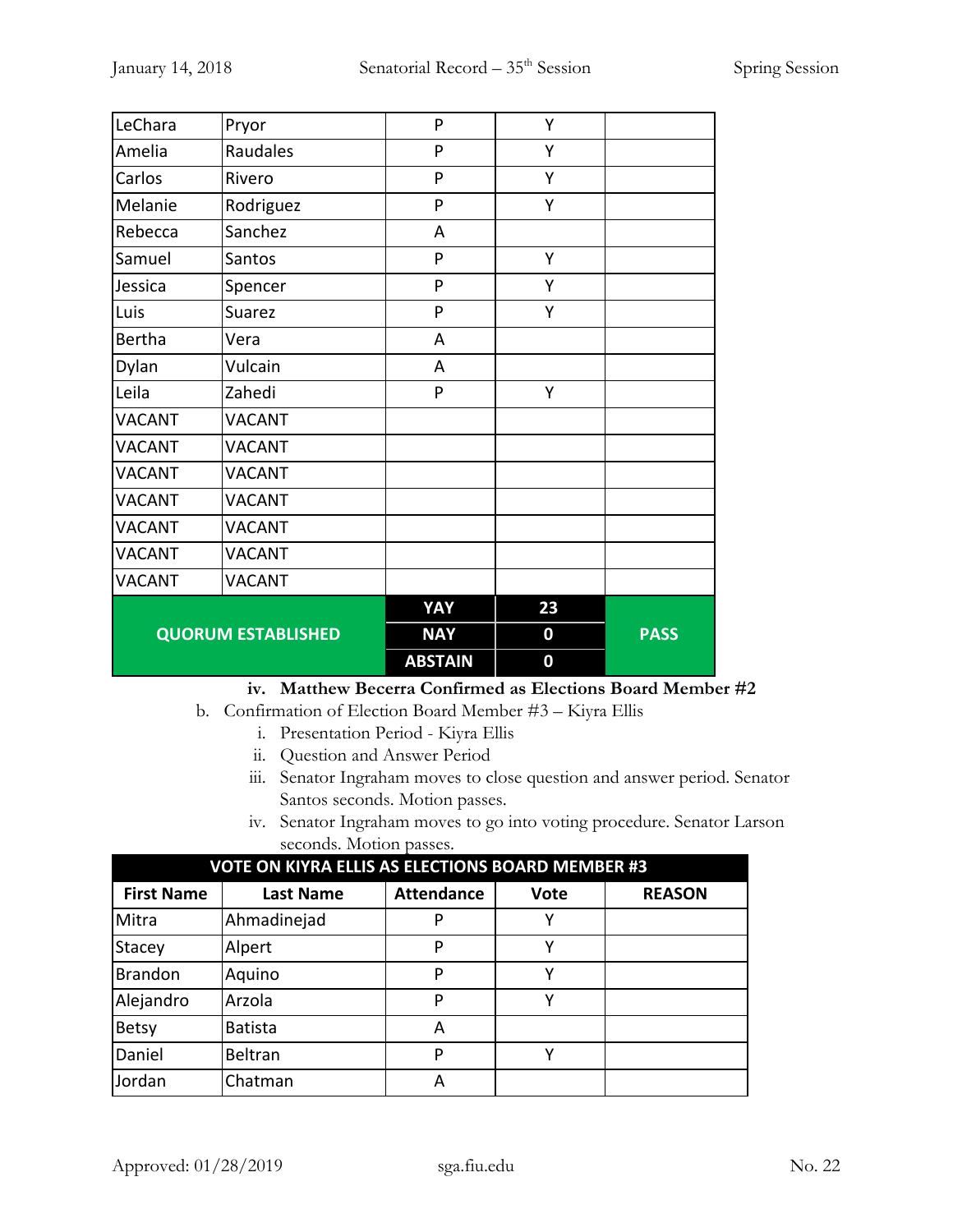|                           |                  | <b>ABSTAIN</b>    | $\mathbf{1}$           |             |
|---------------------------|------------------|-------------------|------------------------|-------------|
| <b>QUORUM ESTABLISHED</b> |                  | YAY<br><b>NAY</b> | 22<br>$\boldsymbol{0}$ | <b>PASS</b> |
| <b>VACANT</b>             | VACANT           |                   |                        |             |
| <b>VACANT</b>             | <b>VACANT</b>    |                   |                        |             |
| <b>VACANT</b>             | <b>VACANT</b>    |                   |                        |             |
| <b>VACANT</b>             | <b>VACANT</b>    |                   |                        |             |
| <b>VACANT</b>             | <b>VACANT</b>    |                   |                        |             |
| <b>VACANT</b>             | <b>VACANT</b>    |                   |                        |             |
| <b>VACANT</b>             | <b>VACANT</b>    |                   |                        |             |
| Leila                     | Zahedi           | $\mathsf{P}$      | Υ                      |             |
| Dylan                     | Vulcain          | A                 |                        |             |
| <b>Bertha</b>             | Vera             | A                 |                        |             |
| Luis                      | Suarez           | $\mathsf{P}$      | Υ                      |             |
| Jessica                   | Spencer          | P                 | Υ                      |             |
| Samuel                    | Santos           | P                 | Υ                      |             |
| Rebecca                   | Sanchez          | A                 |                        |             |
| Melanie                   | Rodriguez        | P                 | Υ                      |             |
| Carlos                    | Rivero           | $\mathsf{P}$      | Υ                      |             |
| Amelia                    | Raudales         | $\mathsf{P}$      | Υ                      |             |
| LeChara                   | Pryor            | $\mathsf{P}$      | Υ                      |             |
| Ariadna                   | Natteri          | $\mathsf{P}$      | Υ                      |             |
| Nadine                    | Matas            | $\mathsf{P}$      | Υ                      |             |
| Constance                 | Lee              | P                 | Υ                      |             |
| Victoria                  | Larson           | $\mathsf{P}$      | Υ                      |             |
| Dimitri                   | Lampru           | A                 |                        |             |
| Jam                       | Khan Aleem Nawaz | A                 |                        |             |
| Charles                   | Kelly            | $\mathsf{P}$      | Υ                      |             |
| Jai                       | Jethani          | $\mathsf{P}$      | Υ                      |             |
| Rose                      | Ingraham         | $\mathsf{P}$      | Α                      | Interest    |
|                           |                  |                   |                        | Conflict of |
| Samuel                    | Hernandez        | $\mathsf{P}$      | Υ                      |             |
| <b>Dianelis</b>           | Hernandez        | A                 |                        |             |
| Dustin                    | Duncan           | $\mathsf{P}$      | Υ                      |             |
| Danny                     | De Leon          | P                 | Υ                      |             |

# v. **Kiyra Ellis Confirmed as Elections Board Member #3**

XI. New Business

a. Elections Commissioner Hearing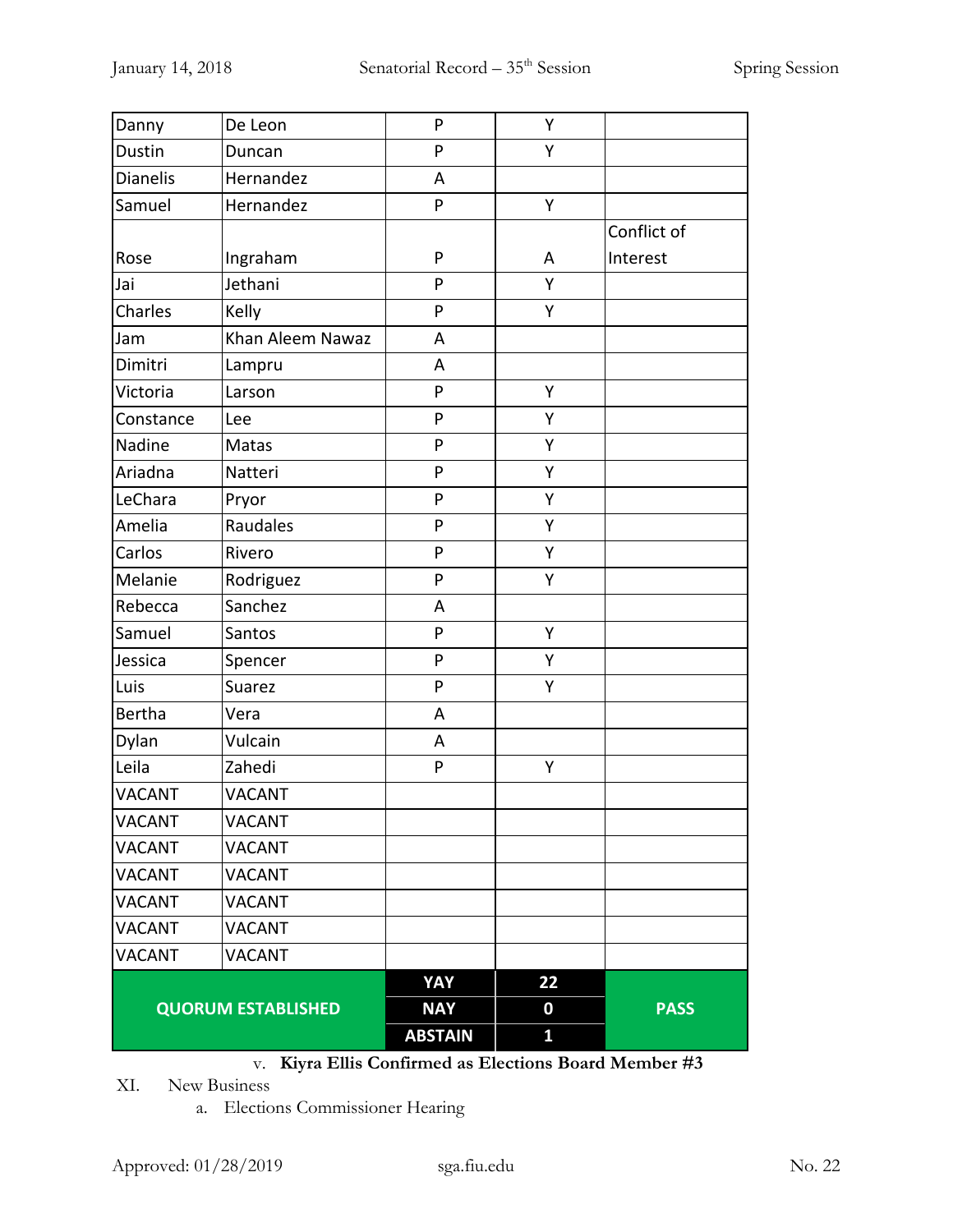- i. Discussion Period
- ii. Senator Natteri moves to close question and answer period. Senator Duncan seconds. Motion passes.

*Point of Personal Privilege for Senator Arzola at 4:40 PM*.

- b. Confirmation of Homecoming Overall Director Emanuel Castillo
	- i. Presentation Period

*Senator Arzola returned at 4:42 PM.*

- ii. Senator Rodriguez moves to close question and answer period. Senator Rivero seconds. Motion passes.
- iii. Senator Duncan moves to go into voting procedure. Senator Natteri seconds. Motion passes.

| VOTE ON EMMANUEL CASTILLO AS HOMECOMING DIRECTOR |                  |                   |             |                      |  |
|--------------------------------------------------|------------------|-------------------|-------------|----------------------|--|
| <b>First Name</b>                                | <b>Last Name</b> | <b>Attendance</b> | <b>Vote</b> | <b>REASON</b>        |  |
| Mitra                                            | Ahmadinejad      | P                 | Y           |                      |  |
| Stacey                                           | Alpert           | P                 | Y           |                      |  |
| <b>Brandon</b>                                   | Aquino           | P                 | Υ           |                      |  |
| Alejandro                                        | Arzola           | P                 | Y           |                      |  |
| <b>Betsy</b>                                     | <b>Batista</b>   | A                 |             |                      |  |
| Daniel                                           | Beltran          | P                 | Υ           |                      |  |
| Jordan                                           | Chatman          | P                 | Y           |                      |  |
| Danny                                            | De Leon          | P                 | Υ           |                      |  |
| Dustin                                           | Duncan           | P                 | A           | Conflict of Interest |  |
| <b>Dianelis</b>                                  | Hernandez        | A                 |             |                      |  |
| Samuel                                           | Hernandez        | P                 | Y           |                      |  |
| Rose                                             | Ingraham         | P                 | Υ           |                      |  |
| Jai                                              | Jethani          | P                 | Y           |                      |  |
| Charles                                          | Kelly            | P                 | Y           |                      |  |
| Jam                                              | Khan Aleem Nawaz | A                 |             |                      |  |
| Dimitri                                          | Lampru           | A                 |             |                      |  |
| Victoria                                         | Larson           | P                 | Y           |                      |  |
| Constance                                        | Lee              | P                 | Y           |                      |  |
| Nadine                                           | Matas            | P                 | Y           |                      |  |
| Ariadna                                          | Natteri          | P                 | Y           |                      |  |
| LeChara                                          | Pryor            | P                 | Υ           |                      |  |
| Amelia                                           | Raudales         | P                 | Y           |                      |  |
| Carlos                                           | Rivero           | P                 | Υ           |                      |  |
| Melanie                                          | Rodriguez        | $\mathsf{P}$      | Υ           |                      |  |
| Rebecca                                          | Sanchez          | A                 |             |                      |  |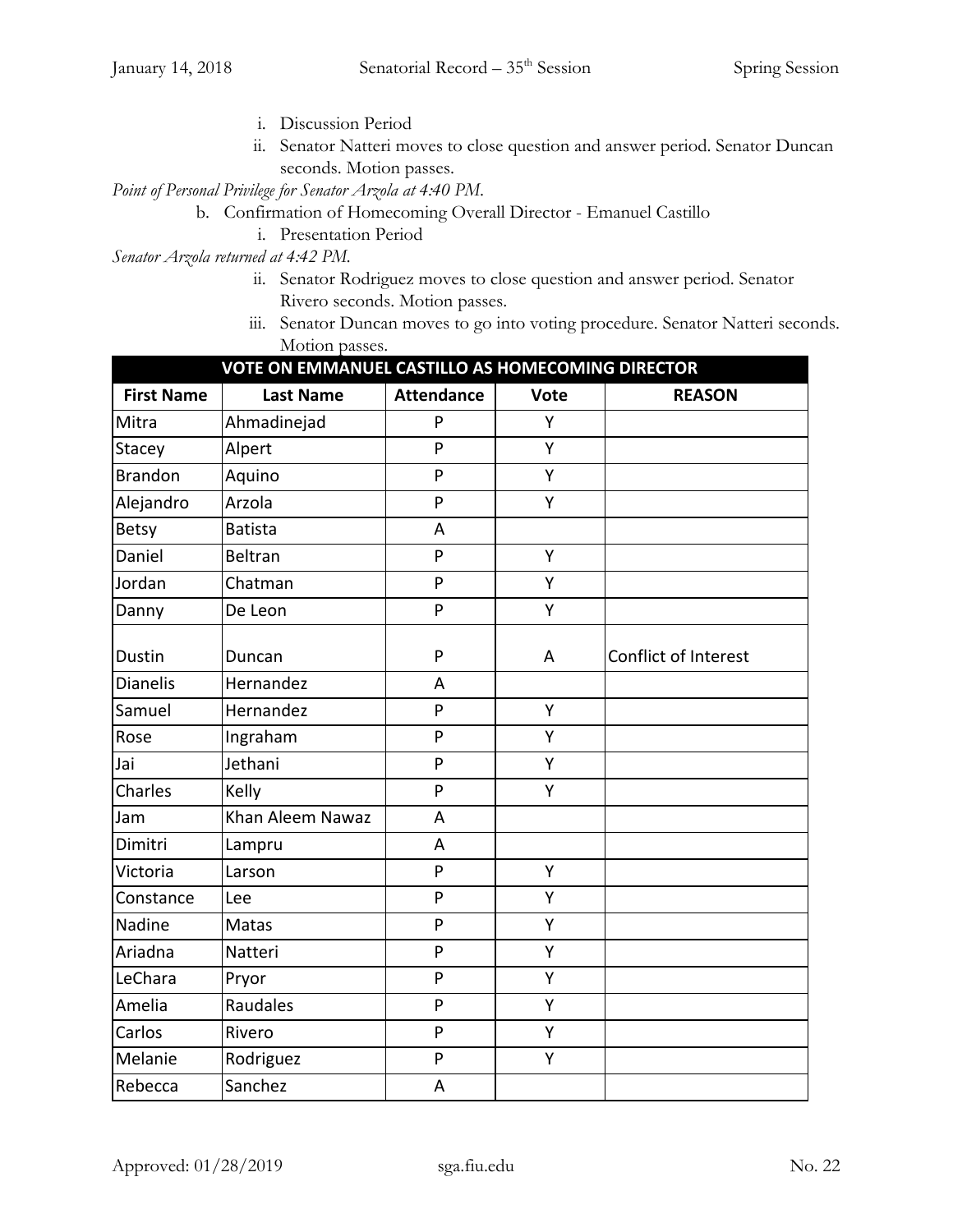| Samuel                    | Santos        | P              | Y            |             |
|---------------------------|---------------|----------------|--------------|-------------|
| Jessica                   | Spencer       | P              | Y            |             |
| Luis                      | Suarez        | P              | $\mathsf{N}$ |             |
| Bertha                    | Vera          | A              |              |             |
| Dylan                     | Vulcain       | A              |              |             |
| Leila                     | Zahedi        | P              | Y            |             |
| <b>VACANT</b>             | <b>VACANT</b> |                |              |             |
| <b>VACANT</b>             | <b>VACANT</b> |                |              |             |
| <b>VACANT</b>             | <b>VACANT</b> |                |              |             |
| <b>VACANT</b>             | <b>VACANT</b> |                |              |             |
| <b>VACANT</b>             | <b>VACANT</b> |                |              |             |
| <b>VACANT</b>             | <b>VACANT</b> |                |              |             |
| <b>VACANT</b>             | <b>VACANT</b> |                |              |             |
|                           |               | YAY            | 22           |             |
| <b>QUORUM ESTABLISHED</b> |               | <b>NAY</b>     | 1            | <b>PASS</b> |
|                           |               | <b>ABSTAIN</b> | 1            |             |

*Point of Personal Privilege for Senator Larson at 4:48 PM.*

- c. Election of the Graduate and Professional Student Committee Chair
	- i. Senator Ahmadinejad moves to open the floor for nominations for GPSC Chair. Senator Natteri seconds. Motion passes.
		- 1. Senator Ahmadinejad nominates Senator Zahedi. Senator Zahedi accepts.
		- 2. Senator Duncan moves to close the floor for nominations. Senator Rodriguez seconds. Motion passes.

*Senator Larson returned at 4:51 PM.*

- ii. Leila Zahedi Presentation
	- 1. Presentation Period Leila Zahedi
	- 2. Question and Answer Period
		- a. Senator Rodriguez moves to close question and answer period. Senator Larson seconds. Motion passes.
		- b. Senator Ahmadinejad moves to go into voting procedure. Senator Duncan seconds. Motion passes.

| VOTE ON LEILA ZAHEDI AS GRADUATE AND PROFESSIONAL STUDENT                           |                |                        |  |  |  |  |
|-------------------------------------------------------------------------------------|----------------|------------------------|--|--|--|--|
|                                                                                     |                | <b>COMMITTEE CHAIR</b> |  |  |  |  |
| <b>Attendance</b><br><b>REASON</b><br><b>First Name</b><br><b>Last Name</b><br>Vote |                |                        |  |  |  |  |
| Mitra                                                                               | Ahmadinejad    |                        |  |  |  |  |
| Stacey                                                                              | Alpert         | P                      |  |  |  |  |
| Brandon                                                                             | Aquino         | P                      |  |  |  |  |
| Alejandro                                                                           | Arzola         | P                      |  |  |  |  |
| <b>Betsy</b>                                                                        | <b>Batista</b> | А                      |  |  |  |  |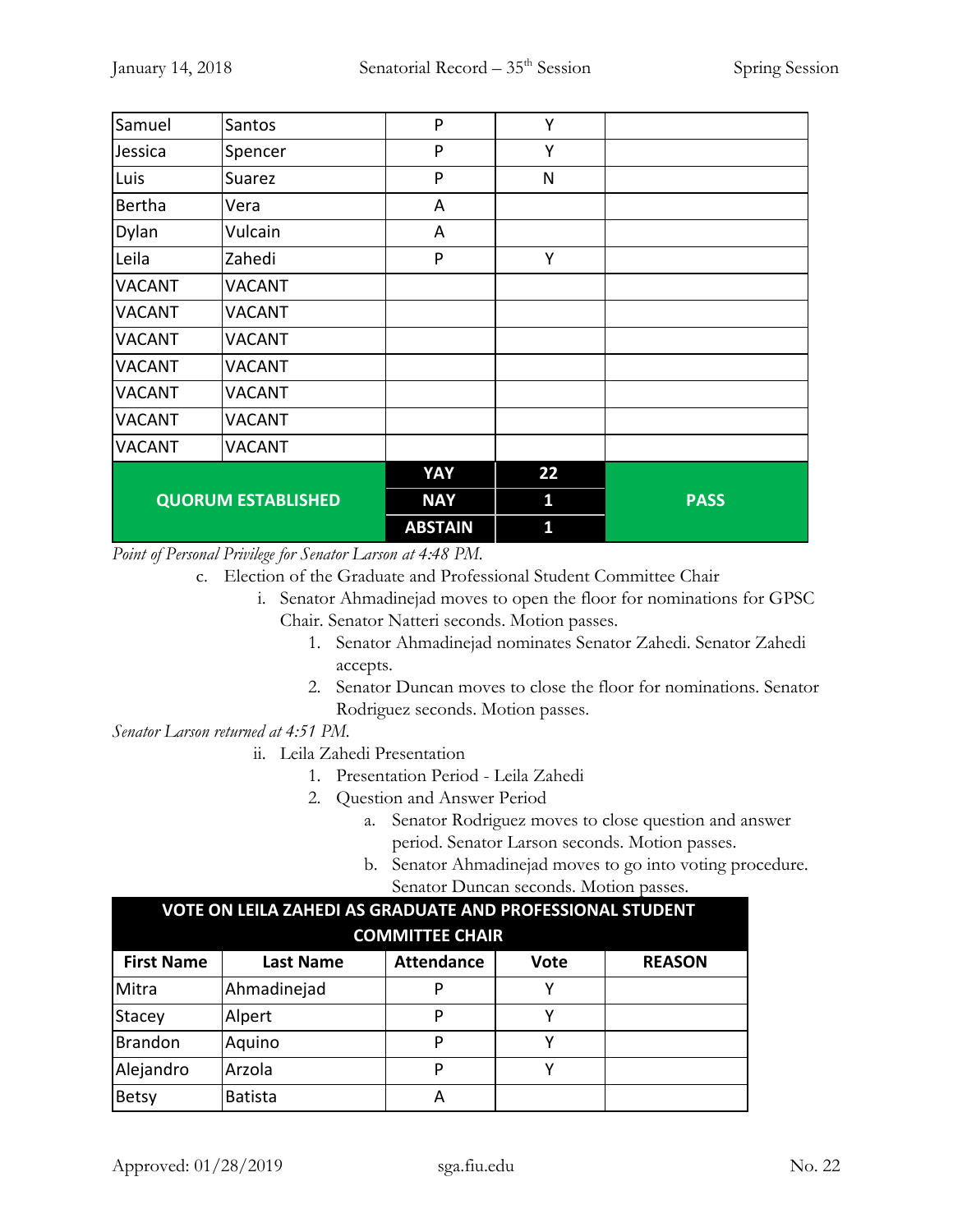| Daniel          | Beltran                   | P            | Υ                |             |
|-----------------|---------------------------|--------------|------------------|-------------|
| Jordan          | Chatman                   | ${\sf P}$    | Υ                |             |
| Danny           | De Leon                   | P            | Υ                |             |
| Dustin          | Duncan                    | P            | Y                |             |
| <b>Dianelis</b> | Hernandez                 | A            |                  |             |
| Samuel          | Hernandez                 | P            | Υ                |             |
| Rose            | Ingraham                  | $\mathsf{P}$ | Y                |             |
| Jai             | Jethani                   | P            | Υ                |             |
| Charles         | Kelly                     | P            | Υ                |             |
| Jam             | Khan Aleem Nawaz          | A            |                  |             |
| Dimitri         | Lampru                    | A            |                  |             |
| Victoria        | Larson                    | P            |                  |             |
| Constance       | Lee                       | P            | Y                |             |
| Nadine          | Matas                     | ${\sf P}$    | Υ                |             |
| Ariadna         | Natteri                   | ${\sf P}$    | Υ                |             |
| LeChara         | Pryor                     | P            | Υ                |             |
| Amelia          | Raudales                  | P            | Υ                |             |
| Carlos          | Rivero                    | P            | Υ                |             |
| Melanie         | Rodriguez                 | P            | Υ                |             |
| Rebecca         | Sanchez                   | A            |                  |             |
| Samuel          | Santos                    | P            | Y                |             |
| Jessica         | Spencer                   | P            | Υ                |             |
| Luis            | Suarez                    | $\mathsf{P}$ | Υ                |             |
| <b>Bertha</b>   | Vera                      | A            |                  |             |
| Dylan           | Vulcain                   | A            |                  |             |
| Leila           | Zahedi                    | P            | A                |             |
| <b>VACANT</b>   | <b>VACANT</b>             |              |                  |             |
| <b>VACANT</b>   | <b>VACANT</b>             |              |                  |             |
| <b>VACANT</b>   | <b>VACANT</b>             |              |                  |             |
| <b>VACANT</b>   | <b>VACANT</b>             |              |                  |             |
| <b>VACANT</b>   | <b>VACANT</b>             |              |                  |             |
| <b>VACANT</b>   | <b>VACANT</b>             |              |                  |             |
| <b>VACANT</b>   | <b>VACANT</b>             |              |                  |             |
|                 |                           | YAY          | 22               |             |
|                 | <b>QUORUM ESTABLISHED</b> |              | $\boldsymbol{0}$ | <b>PASS</b> |
|                 |                           |              | $\mathbf{1}$     |             |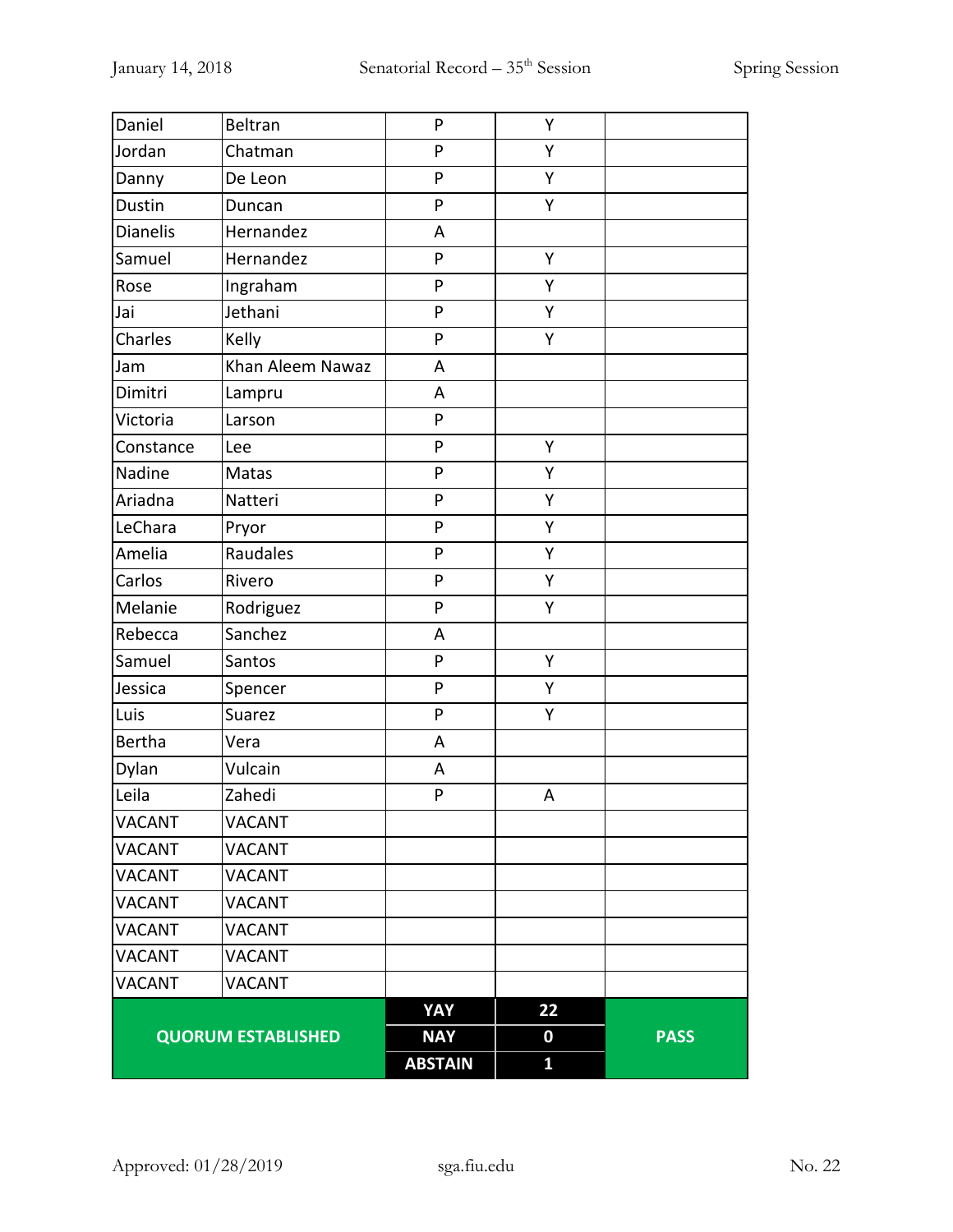# **3. Leila Zahedi Confirmed as Graduate and Professional Student Committee Chair.**

# d. SB1823 - A BILL TO REQUIRE OFFICE HOURS OF ALL SGC-MMC LEADERSHIP

- i. Presentation Period Victoria Larson
- ii. Question and Answer Period
	- 1. Senator Ahmadinejad moves to close question and answer period. Senator Arzola seconds. Motion passes.
- iii. Senator Ingraham moves to bypass second reading. Senator Spencer seconds. Motion passes.
- iv. Senator Arzola moves to go into voting procedure. Senator Natteri seconds. Motion passes.

| <b>VOTE ON APPROVAL OF SB1823</b> |                  |                   |             |               |  |
|-----------------------------------|------------------|-------------------|-------------|---------------|--|
| <b>First Name</b>                 | <b>Last Name</b> | <b>Attendance</b> | <b>Vote</b> | <b>REASON</b> |  |
| Mitra                             | Ahmadinejad      | P                 | Y           |               |  |
| Stacey                            | Alpert           | P                 | Y           |               |  |
| <b>Brandon</b>                    | Aquino           | ${\sf P}$         | Υ           |               |  |
| Alejandro                         | Arzola           | P                 | Υ           |               |  |
| <b>Betsy</b>                      | <b>Batista</b>   | A                 |             |               |  |
| Daniel                            | <b>Beltran</b>   | P                 | Y           |               |  |
| Jordan                            | Chatman          | P                 | Υ           |               |  |
| Danny                             | De Leon          | P                 | Υ           |               |  |
| <b>Dustin</b>                     | Duncan           | P                 | Y           |               |  |
| <b>Dianelis</b>                   | Hernandez        | A                 |             |               |  |
| Samuel                            | Hernandez        | P                 | Y           |               |  |
| Rose                              | Ingraham         | P                 | Y           |               |  |
| Jai                               | Jethani          | P                 | Υ           |               |  |
| Charles                           | Kelly            | P                 | Y           |               |  |
| Jam                               | Khan Aleem Nawaz | A                 |             |               |  |
| Dimitri                           | Lampru           | $\overline{A}$    |             |               |  |
| Victoria                          | Larson           | P                 | Y           |               |  |
| Constance                         | Lee              | P                 | Y           |               |  |
| Nadine                            | Matas            | P                 |             |               |  |
| Ariadna                           | Natteri          | P                 | Υ           |               |  |
| LeChara                           | Pryor            | P                 | Y           |               |  |
| Amelia                            | Raudales         | P                 | Y           |               |  |
| Carlos                            | Rivero           | P                 | Υ           |               |  |
| Melanie                           | Rodriguez        | ${\sf P}$         | Υ           |               |  |
| Rebecca                           | Sanchez          | A                 |             |               |  |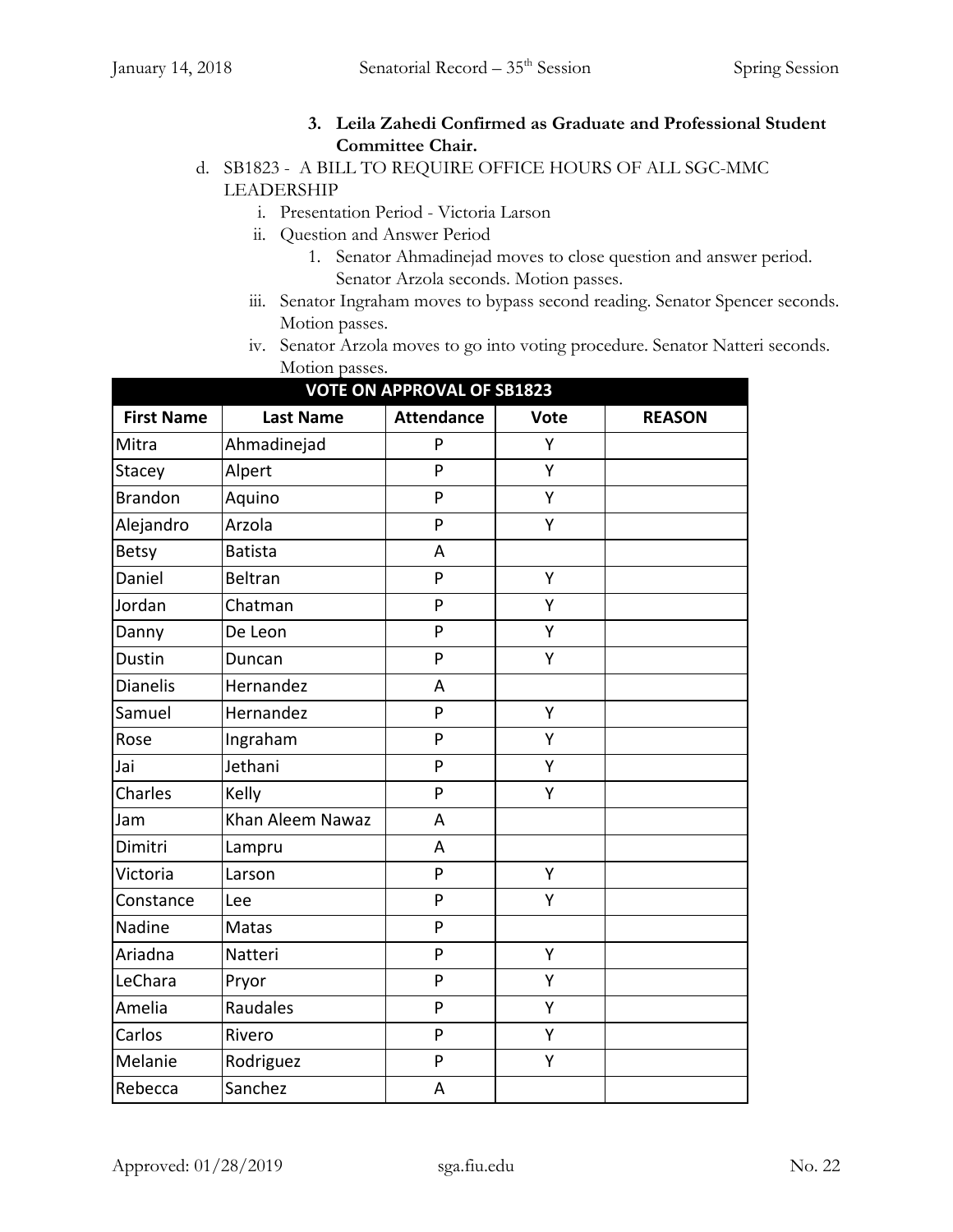| Samuel                    | Santos        | P              | Y  |             |
|---------------------------|---------------|----------------|----|-------------|
| Jessica                   | Spencer       | P              | Υ  |             |
| Luis                      | Suarez        | P              | Υ  |             |
| Bertha                    | Vera          | A              |    |             |
| Dylan                     | Vulcain       | A              |    |             |
| Leila                     | Zahedi        | P              | Y  |             |
| <b>VACANT</b>             | <b>VACANT</b> |                |    |             |
| <b>VACANT</b>             | <b>VACANT</b> |                |    |             |
| <b>VACANT</b>             | <b>VACANT</b> |                |    |             |
| <b>VACANT</b>             | <b>VACANT</b> |                |    |             |
| <b>VACANT</b>             | <b>VACANT</b> |                |    |             |
| <b>VACANT</b>             | <b>VACANT</b> |                |    |             |
| <b>VACANT</b>             | <b>VACANT</b> |                |    |             |
|                           |               | YAY            | 23 |             |
| <b>QUORUM ESTABLISHED</b> |               | <b>NAY</b>     | 0  | <b>PASS</b> |
|                           |               | <b>ABSTAIN</b> | 0  |             |

*Senator Matas dismissed at 4:54 PM.*

# **v. SB1823 APPROVED.**

- XII. Committee Reports
	- a. Finance Committee
		- i. Meeting tomorrow at 5pm at SGA Office.
		- ii. Voting on a request and hearing 2 more requests.
		- iii. Send me any appropriations for a legislative line items that you want passed for senate.
		- iv. Working with BBC to review the Finance Code.
		- v. If you have any questions, please contact sga.financecom@gmail.com
	- b. Rules, Legislation, and Judiciary Committee
		- i. Chief Justice applications closing Friday the 25th.
		- ii. Current meetings are Monday before senate.
		- iii. If you have any legislation send them in a week in advance.
		- iv. If you have any questions, please contact sga.rljcommittee@gmail.com
	- c. Operational Review Committee
		- i. Meeting today after senate
		- ii. If you have any questions, please contact fiusga.orc@gmail.com
	- d. Internal Affairs Committee
		- i. Emailed Brian a Senator Requirement checklist
		- ii. If you have any excuses for not attending Senate please send them to me.
		- iii. Make the form optional for Dean meetings
		- iv. Internal affairs committee meeting at 1pm on Thursday
		- v. If you have any questions, please contact sga.iacommittee@gmail.com
	- e. Student Advocacy Committee
		- i. Meeting today after senate.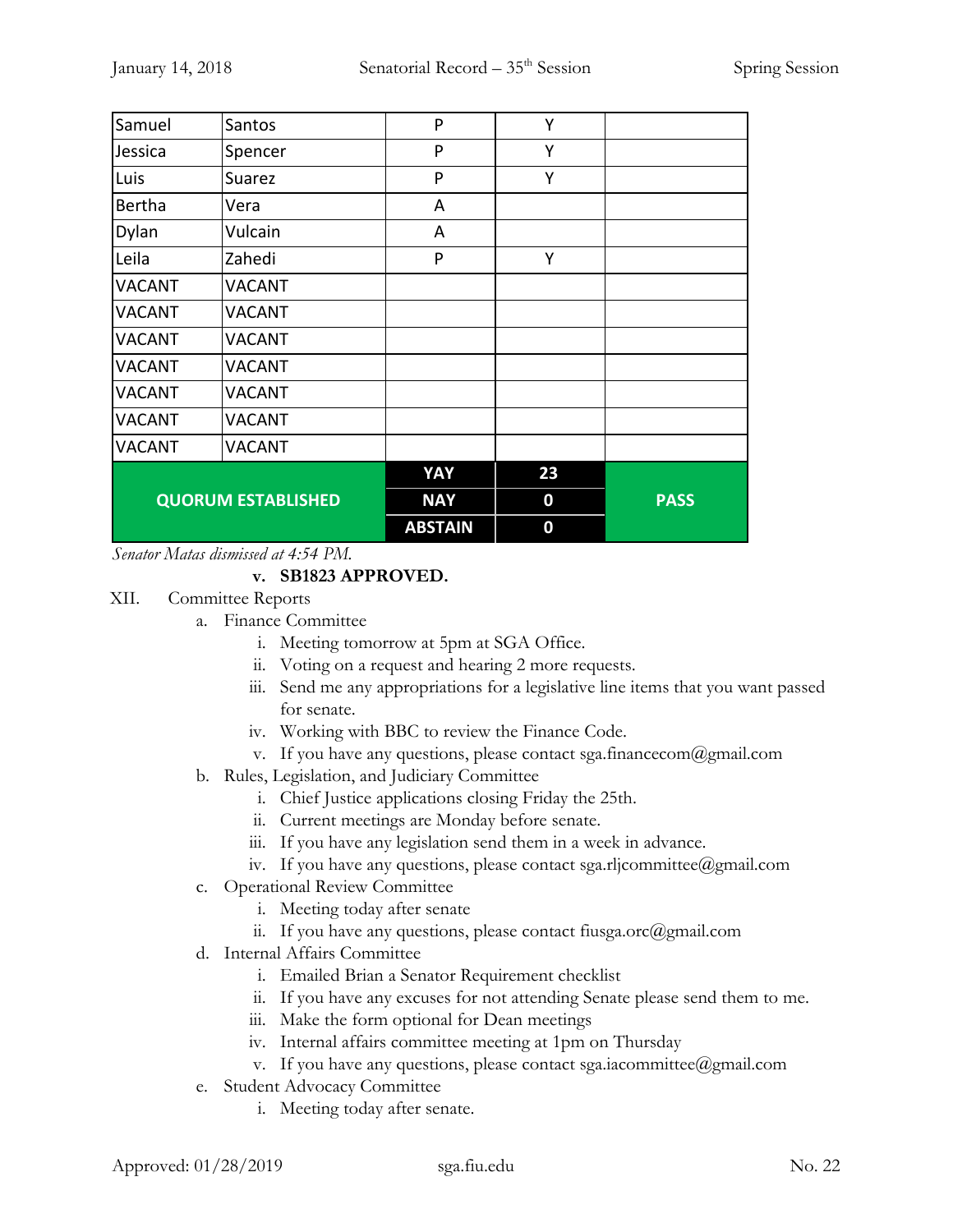- ii. Meeting dates are tentative
- iii. If you would like to join the student advocacy committee please let me know
- iv. If you have any questions, please contact sga.sacommittee@gmail.com
- f. Graduate and Professional Students Committee
	- i. GSAW flyer was finalized and will be shared on social media.
	- ii. Collaboration with GAP is being prepared and will be sent to graduate students to decide about the their topic.
	- iii. PantherNow will cover our initiative for an increase in stipends for graduate students. Ten graduate students will have an interview with PantherNow.
	- iv. GPSC travel tutorial video has been uploaded on the website and is now available for the graduate students.
	- v. If you have any questions, please contact GPSC@fiu.edu
- XIII. Executive Board Reports
	- a. Speaker of the Senate Aquino
		- i. MLK Day
		- ii. U-Wide Congress- will create a doodle to find the most optimal time for everyone
		- iii. If you have any questions, please email sgaspeaker@fiu.edu
	- b. Speaker Pro Tempore Admahdinejad
		- i. No report
		- ii. If you have any questions, please email sgaprotemp@fiu.edu
	- c. President Rosell
		- i. Budgets hearings begin tomorrow
		- ii. Working on collaboration with SPC and the football team
			- 1. Event on the lawns with SPC from 2-4pm next week Tuesday.
		- iii. FSA event
			- 1. Next FSA event March 23rd
		- iv. FIU Day
			- 1. March 19th
		- v. Next Horizon Campaign Launch Party on January 26th at 1:30pm for
		- vi. If you have any questions, please email sgapres $@$ fiu.edu
	- d. Vice President Hernandez
		- i. Keandre will be serving as the interim Chief of Staff
		- ii. Cabinet meetings will be shared once they are finalized
		- iii. Need a representative from every delegation for Strategic Plan
		- iv. If you have any questions, please email sgavp $@$ fiu.edu
	- e. Comptroller Correa
		- i. First budget meeting tomorrow at 9am
		- ii. If you have any questions, please email sgacomp@fiu.edu
	- f. Chief Justice (VACANT)
		- i. If you have any questions, please email sgajud@fiu.edu
- XIV. Advisor Report
	- a. Sending out a link to set up meetings for one-on-one.
	- b. If you have any questions, please email mimcast@fiu.edu
- XV. Public Forum